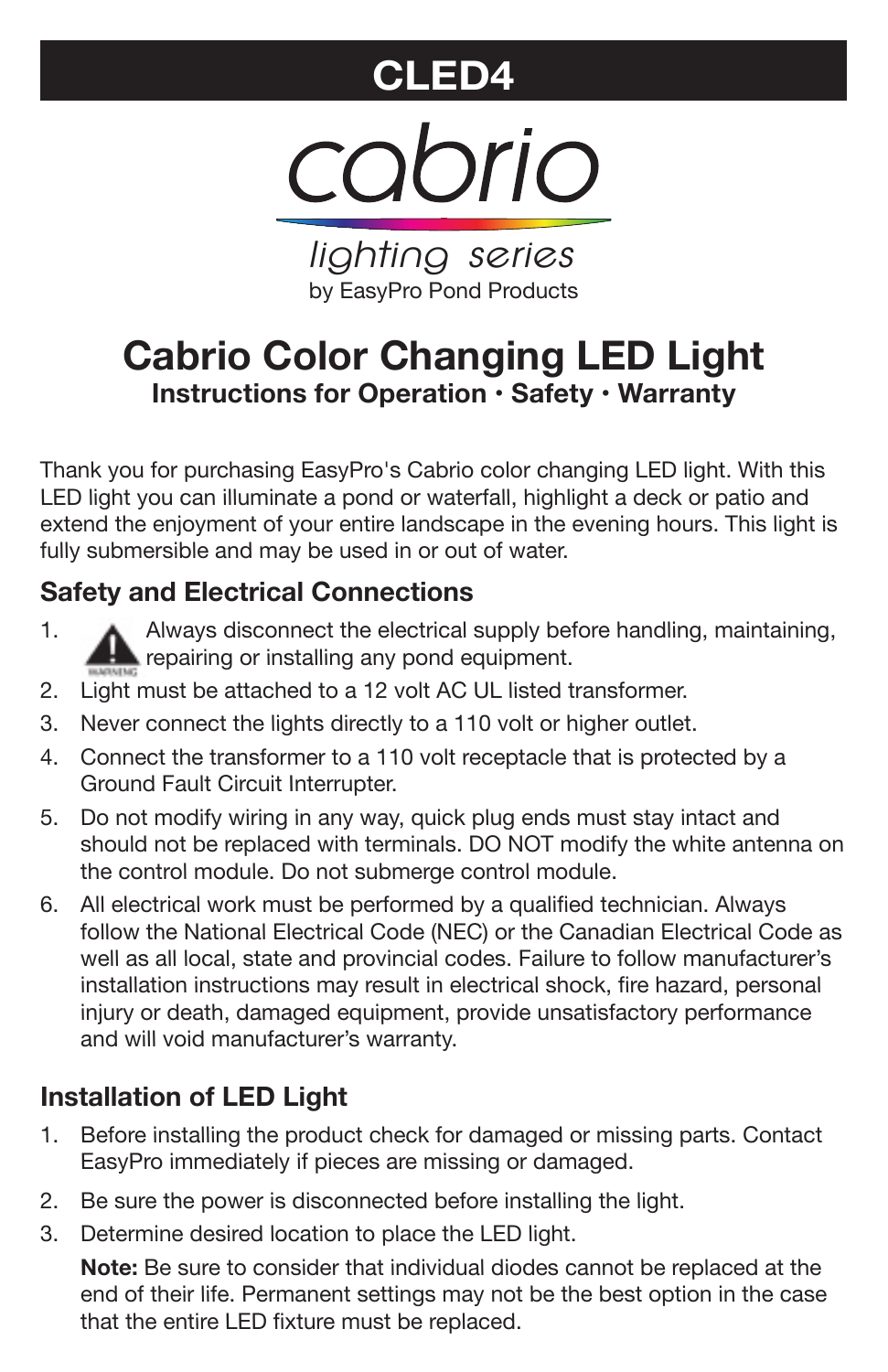# **Installation of LED Light (continued)**

- 4. Use with or without removable base to fit fixture into desired location. If base is used it may need to be ballasted to prevent fixture from shifting.
- 5. Run wire from LED fixture back towards control module and power source.
- 6. Join the light to the control module by connecting the 4-prong quick plug, tighten the retention ring to ensure a secure connection. (Figure 1) Do not submerge connection or control module.
- 7. Join the control module to the transformer by connecting the 2-prong quick plug and tighten the retention ring. (Figure 2)

**Note:** Power supply must be maintained to control module or light will default back to mode 1 on startup (transformers with automatic operation will reset the control module back to default on each start due to power interruption.)



Figure 1



Figure 2

- 8. Plug the transformer into a GFCI outlet.
- 9. The LED light will default to mode 1 on initial startup. Use CLEDRC remote to sync multiple Cabrio fixtures together, change modes, brightness and speed.

### **Remote Control Operation** (remote control sold separately)

- • A single remote can operate multiple Cabrio fixtures in any combination within its range.
- • Depress mode, brightness and speed buttons **slowly and deliberately** to ensure all light fixtures remain in sync on the same cycle.
- • Desired setting must be achieved by clicking remote functions, holding a button down will not change settings.
- •CLEDRC remote requires an A23 battery (included).

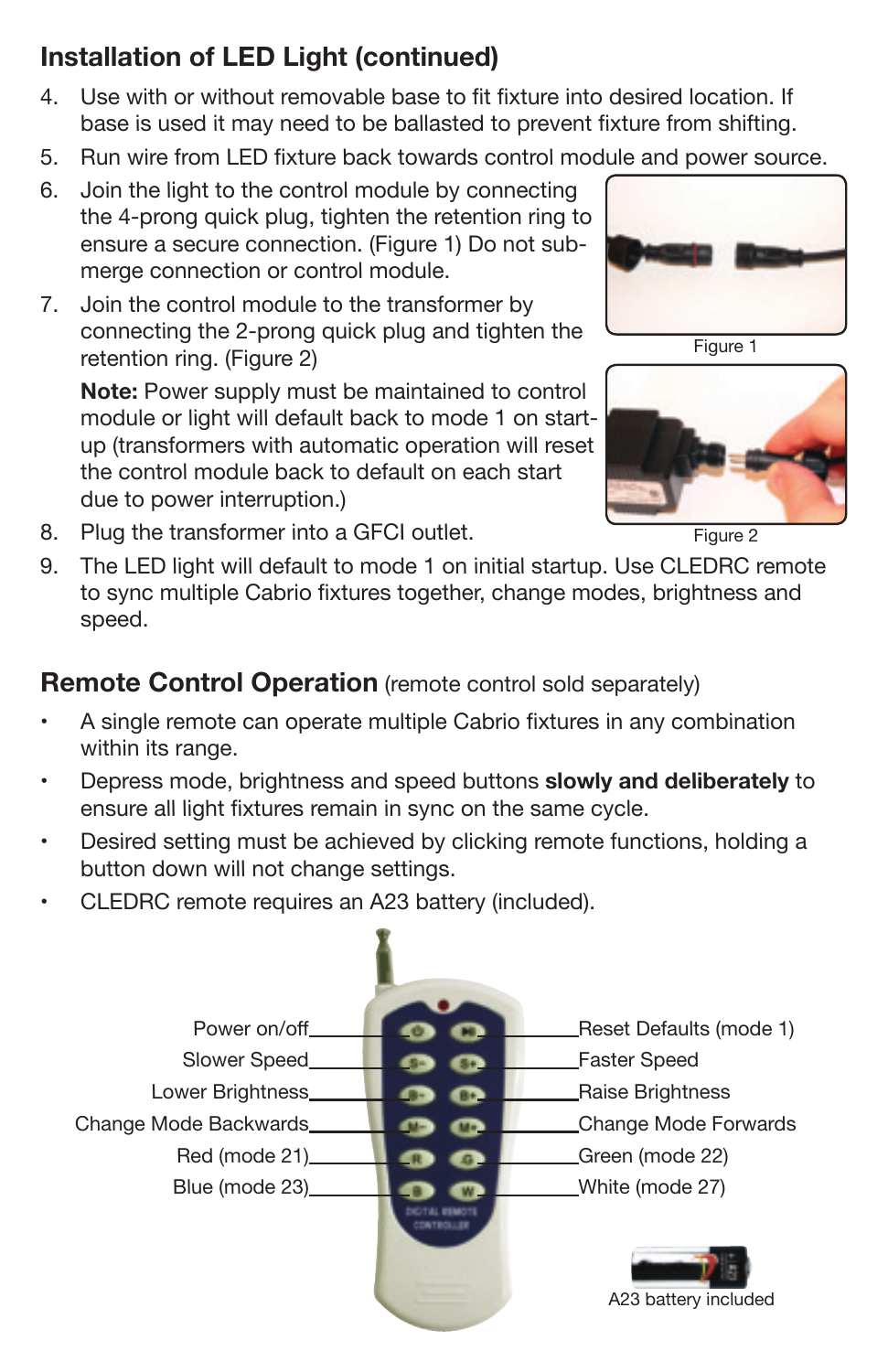#### **Color Modes**

- 1. (Default) Fade Red, Green, Blue, Yellow, Purple, Lt. Blue, White (fades into listed colors)
- 2. Change Red, Green, Blue, Green
- 3. Change Red, Green, Blue
- 4. Change Blue, Green, Red
- 5. Change Red, Green, Blue, Green (four color cycle accelerates to strobe)
- 6. Change Red, off, Green, off, Blue, off, Yellow, off, Purple, off, Light Blue, off, White, off
- 7. Change Yellow, Pink/Purple, Light Blue
- 8. Change Red, Yellow, White, off
- 9. Change White, Yellow, Red, off
- 10. Change Red, Green, Blue, Yellow, Purple, Light Blue, White
- 11. Solid Pink
- 12. Solid Yellow
- 13. Solid Green/Yellow
- 14. Solid Aqua
- 15. Solid Sky Blue
- 16. Solid Electric Blue
- 17. Solid Blue/Purple
- 18. Solid Purple
- 19. Solid Hot Pink
- 20. Demo Mode (Scrolls through modes 1-10, beginning with mode 10, 1, 2, 3...)
- 21. Solid Red
- 22. Solid Green
- 23. Solid Blue
- 24. Solid Yellow/Green
- 25. Solid Purple/Pink
- 26. Solid Light Blue
- 27. Solid White

#### **Brightness Settings**

| Dimmest |                       |  |  |  |                          |                          |           |                   |              |  |         | <b>Brightest</b> |
|---------|-----------------------|--|--|--|--------------------------|--------------------------|-----------|-------------------|--------------|--|---------|------------------|
|         |                       |  |  |  |                          | <b>Contract Contract</b> |           | $\sim$ 1 $\sim$ 1 | $\mathbf{I}$ |  |         |                  |
| off     |                       |  |  |  | 9                        |                          |           |                   |              |  |         | 18<br>default    |
|         | <b>Speed Settings</b> |  |  |  |                          |                          |           |                   |              |  |         |                  |
|         | Slowest               |  |  |  | <b>Contract Contract</b> |                          | $\sim$ 1. |                   | (1)          |  | Fastest |                  |

1 8 default 15

#### **Notes**

- • Changing the brightness or speed of a light cycle will reset the mode to the beginning of its cycle.
- • To operate multiple Cabrio fixtures use an EasyPro 12 volt AC transformer. Be sure not to exceed the total transformer wattage with any combination.
	- CLED4 3 Watts